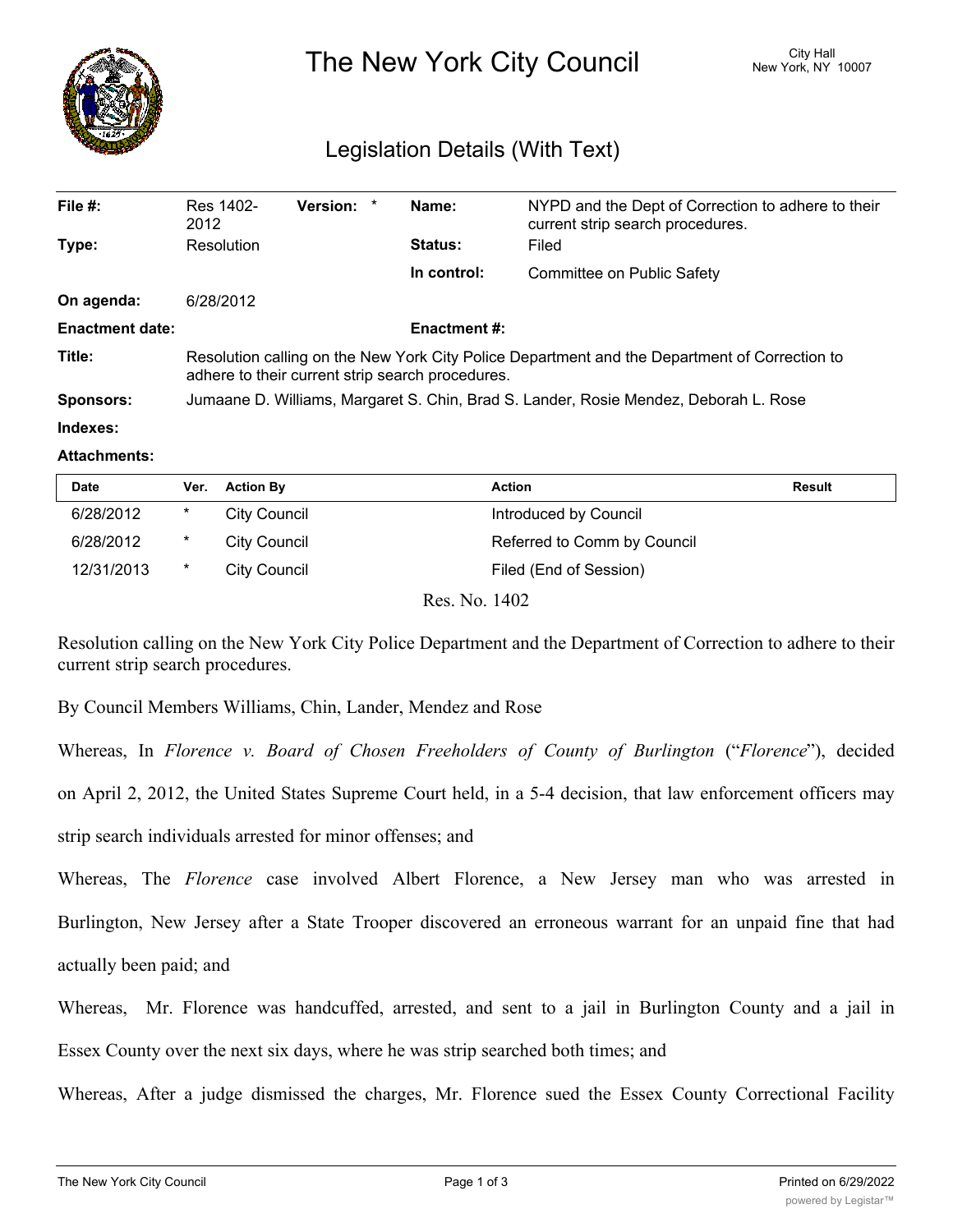#### **File #:** Res 1402-2012, **Version:** \*

and the County of Burlington, claiming that his constitutional rights to due process and freedom from unreasonable searches had been violated; and

Whereas, In writing the majority's decision, Justice Anthony Kennedy indicated that the reason for an arrest, however minor, does not always reflect the actual threat the suspect poses; and

Whereas, While the Supreme Court's ruling does not require strip searches for every individual who gets arrested, it does make explicit that strip searches for minor offenses do not violate the Fourth Amendment; and

Whereas, In his dissent, Justice Breyer, joined by Justices Ginsberg, Sotomayor and Kagan, cited a study by the New York federal district court which found that, of the 23,000 individuals strip searched between 1999 and 2003 at the Orange County Correctional Facility in Goshen, New York, there were only 5 instances where a strip search resulted in the discovery of drugs, and "that in four of these five instances there may have been 'reasonable suspicion' to search"; and

Whereas, The American Civil Liberties Union condemned the Supreme Court decision, claiming that it "jeopardizes the privacy rights of millions of people who are arrested each year"; and

Whereas, Currently, the New York City Police Department's ("NYPD's") and the New York City Department of Correction's ("DOC's") requirements for conducting a strip search impose a higher standard for authorized strip searches of arrestees than that permitted under *Florence*; and

Whereas, Pursuant to NYPD Patrol Guide section 208-05, a strip search "may not be conducted routinely in connection with an arrest" and "may only be conducted when the arresting officer reasonably suspects that weapons, contraband or evidence may be concealed upon the person or in the clothing in a manner that they may not be discovered by the previous search methods"; and

Whereas, Pursuant to DOC Operations Order 08/02, which upon information and belief is still in effect, "post-arraignment detainee inmates incarcerated for Misdemeanor and/or Violation Offenses shall not be made the subject of a strip search during the new admission process unless there is a reasonable suspicion that the